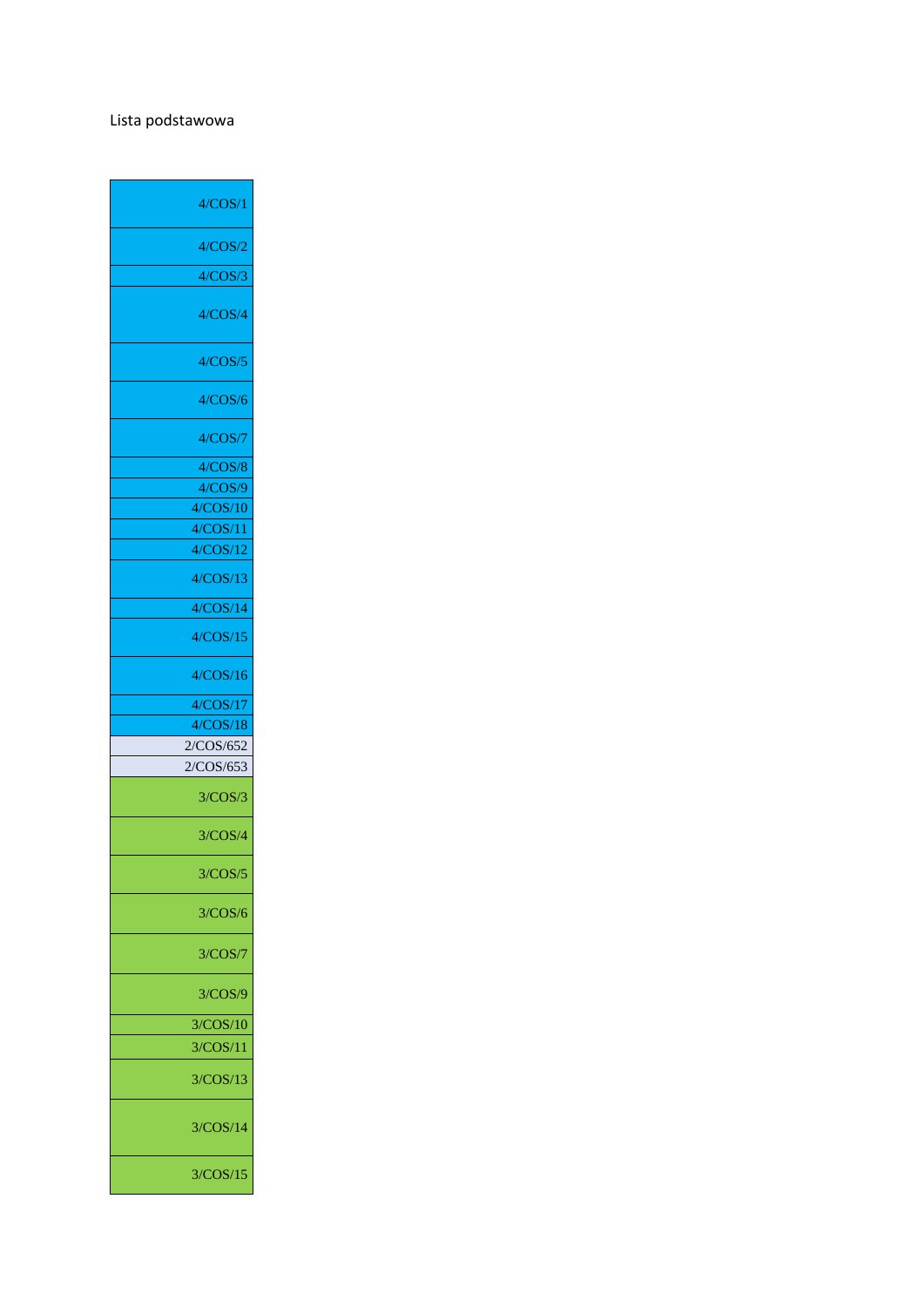| 3/COS/16 |
|----------|
| 3/COS/17 |
| 3/COS/18 |
| 3/COS/19 |
| 3/COS/20 |
| 3/COS/21 |
| 3/COS/22 |
| 3/COS/23 |
| 3/COS/24 |
| 3/COS/25 |
| 3/COS/26 |
| 3/COS/27 |
| 3/COS/28 |
| 3/COS/29 |
| 3/COS/30 |
| 3/COS/31 |
| 3/COS/32 |
| 3/COS/33 |
| 3/COS/34 |
| 3/COS/35 |
| 3/COS/36 |
| 3/COS/37 |
| 3/COS/38 |
| 3/COS/39 |
| 3/COS/40 |
| 3/COS/41 |
| 3/COS/42 |
| 3/COS/43 |
| 3/COS/44 |
| 3/COS/45 |
| 3/COS/46 |
| 3/COS/47 |
| 3/COS/48 |
| 3/COS/49 |
| 3/COS/50 |
| 3/COS/51 |
| 3/COS/52 |
| 3/COS/53 |
| 3/COS/54 |
|          |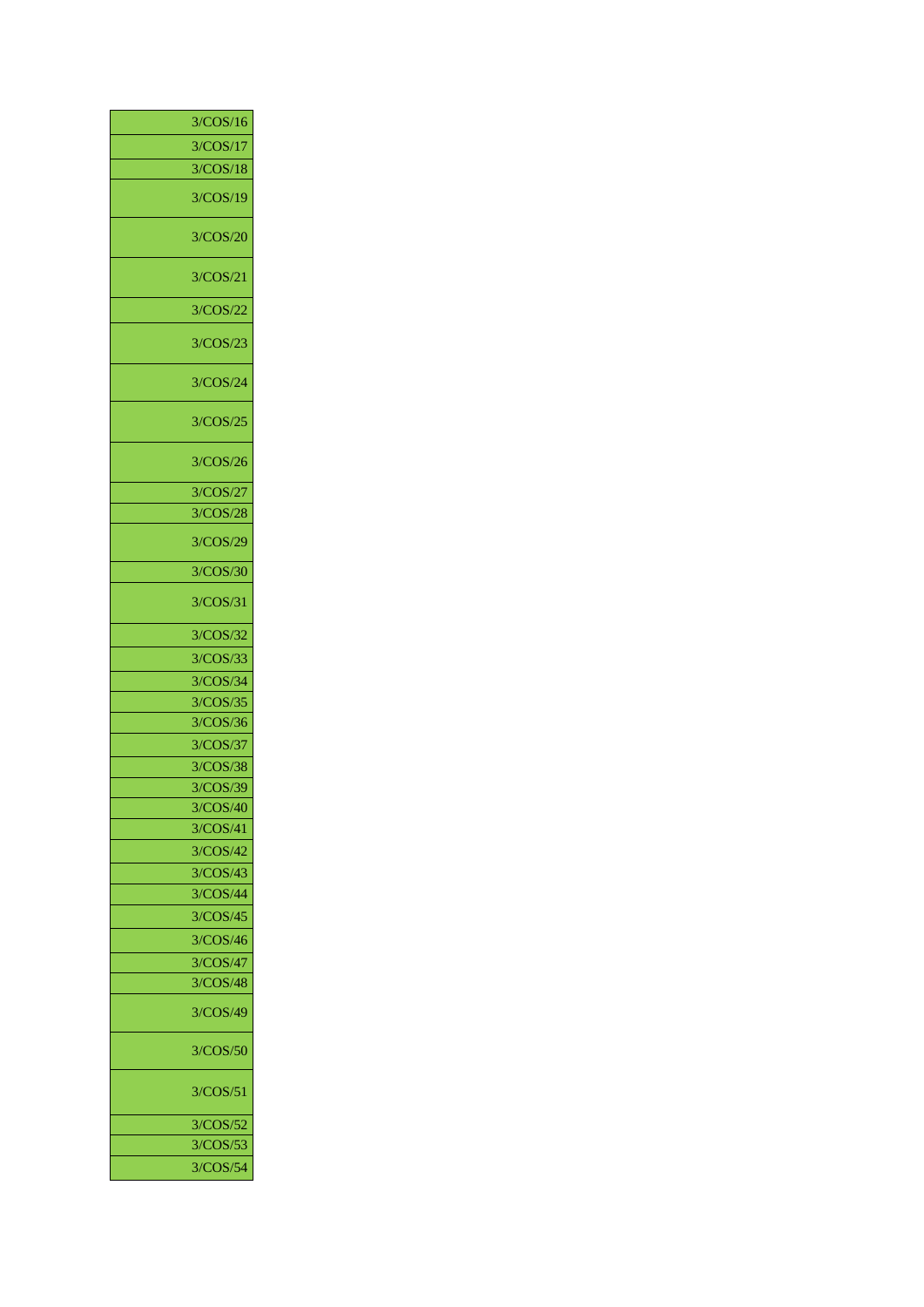| 3/COS/55 |
|----------|
| 3/COS/56 |
| 3/COS/57 |
| 3/COS/58 |
| 3/COS/59 |
| 3/COS/60 |
| 3/COS/61 |
| 3/COS/64 |
| 3/COS/66 |
| 3/COS/67 |
| 3/COS/68 |
| 3/COS/69 |
| 3/COS/70 |
| 3/COS/71 |
| 3/COS/72 |
| 3/COS/73 |
| 3/COS/74 |
| 3/COS/75 |
| 3/COS/76 |
| 3/COS/77 |
| 3/COS/78 |
| 3/COS/79 |
| 3/COS/80 |
| 3/COS/81 |
| 3/COS/82 |
| 4/COS/19 |
| 4/COS/20 |
| 4/COS/21 |
| 4/COS/22 |
| 4/COS/23 |
| 4/COS/24 |
| 4/COS/25 |
| 4/COS/26 |
| 4/COS/27 |
| 4/COS/28 |
| 4/COS/29 |
| 4/COS/30 |
| 4/COS/31 |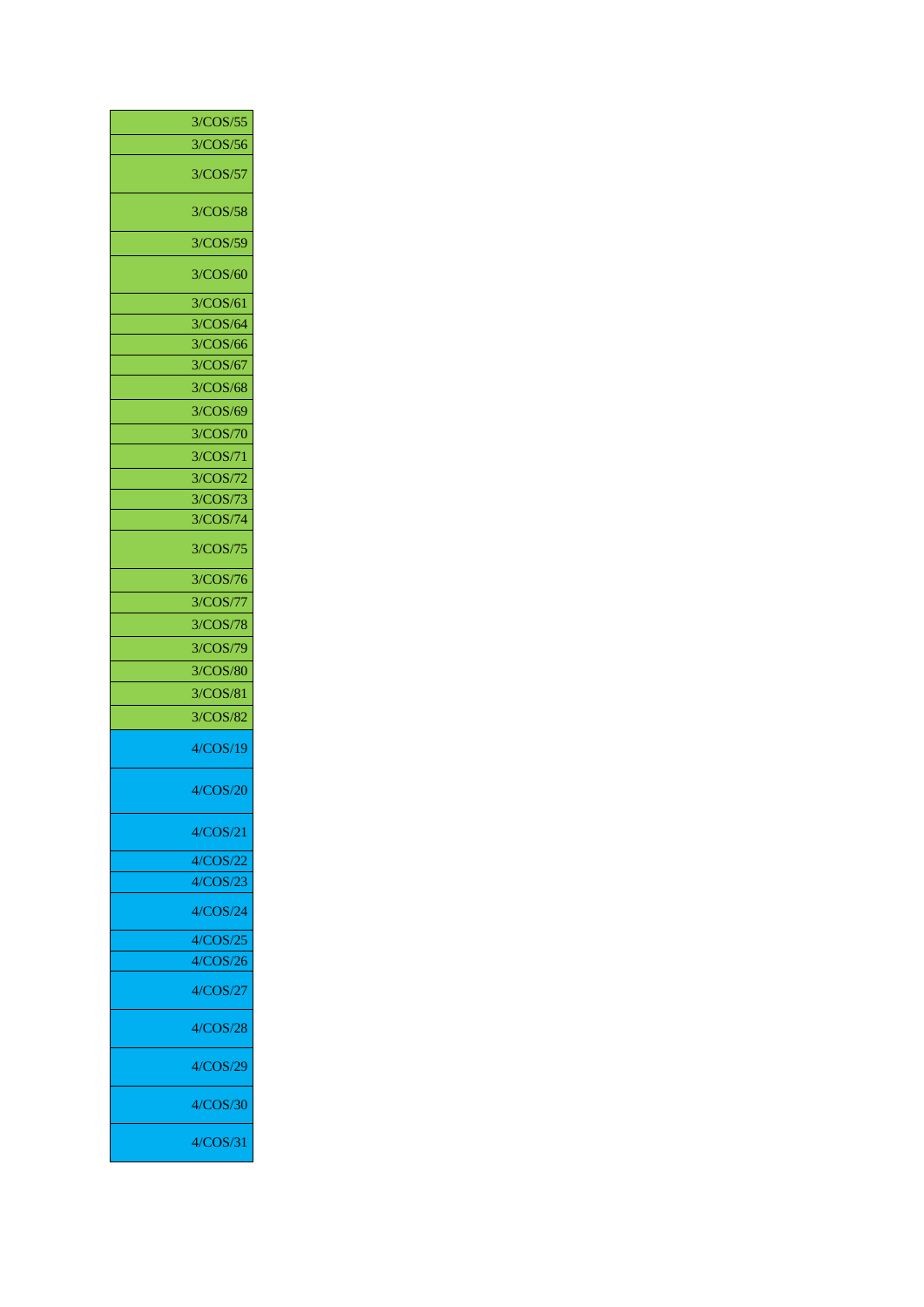| 4/COS/32 |
|----------|
| 4/COS/33 |
| 4/COS/34 |
| 4/COS/35 |
| 4/COS/36 |
|          |
| 4/COS/37 |
| 4/COS/38 |
| 4/COS/39 |
| 4/COS/40 |
| 4/COS/41 |
| 4/COS/42 |
| 4/COS/43 |
| 4/COS/44 |
| 4/COS/45 |
| 4/COS/46 |
| 4/COS/47 |
| 4/COS/48 |
| 4/COS/49 |
| 4/COS/50 |
| 4/COS/51 |
| 4/COS/52 |
| 4/COS/53 |
| 4/COS/54 |
| 4/COS/55 |
| 4/COS/56 |
| 4/COS/57 |
| 4/COS/58 |
| 4/COS/59 |
|          |
| 4/COS/60 |
| 4/COS/61 |
| 4/COS/62 |
| 4/COS/63 |
| 4/COS/64 |
| 4/COS/65 |
| 4/COS/66 |
| 4/COS/67 |
| 4/COS/68 |
| 4/COS/69 |
| 4/COS/70 |
|          |
| 4/COS/71 |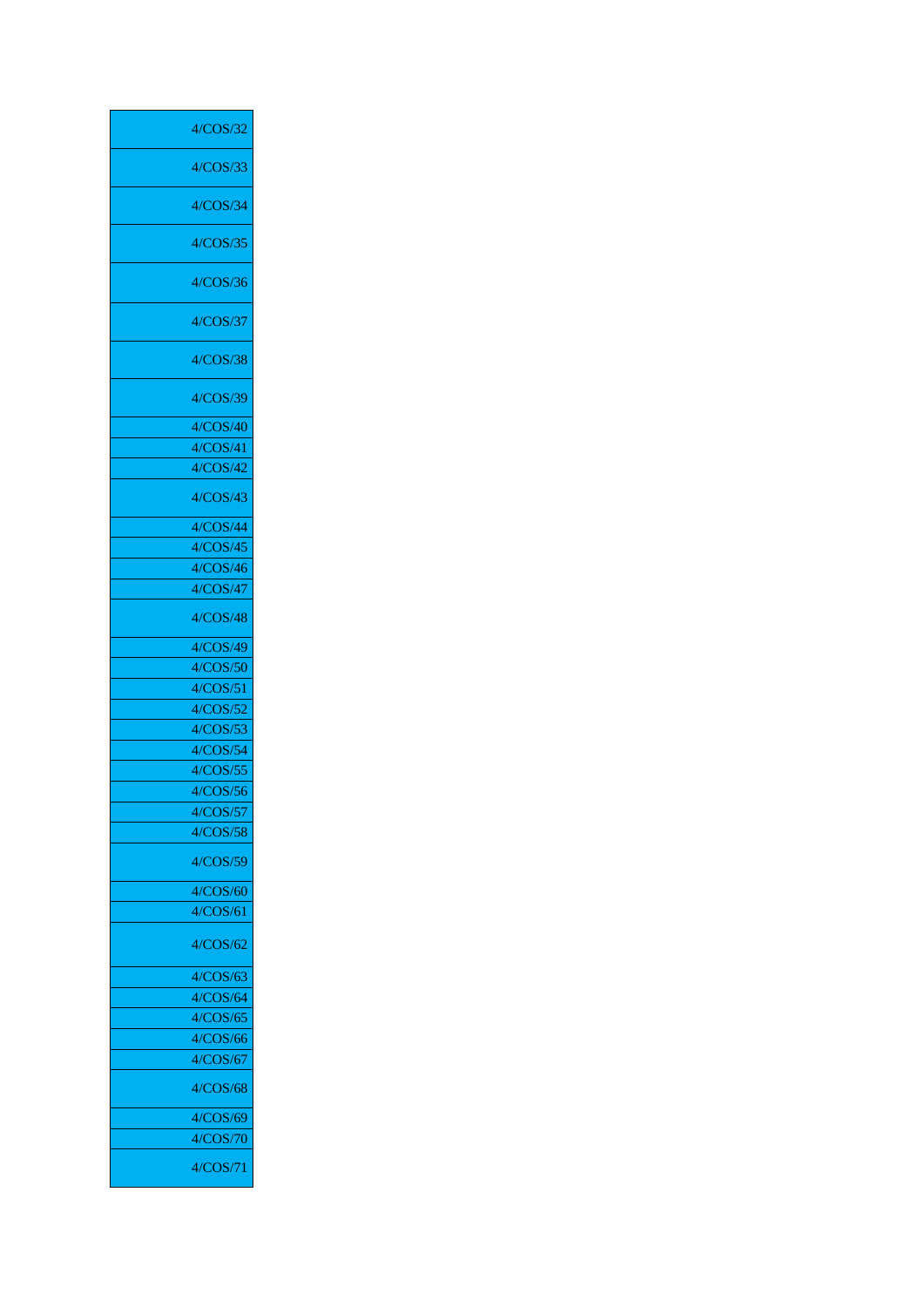| 4/COS/72  |
|-----------|
| 4/COS/73  |
| 4/COS/74  |
| 4/COS/75  |
| 4/COS/76  |
| 4/COS/77  |
| 4/COS/78  |
| 4/COS/79  |
| 4/COS/80  |
| 4/COS/81  |
| 4/COS/82  |
| 4/COS/83  |
| 4/COS/84  |
| 4/COS/85  |
| 4/COS/86  |
| 4/COS/87  |
| 4/COS/88  |
| 4/COS/89  |
| 4/COS/90  |
| 4/COS/91  |
| 4/COS/92  |
| 4/COS/93  |
| 4/COS/94  |
| 4/COS/95  |
| 4/COS/96  |
| 4/COS/97  |
| 4/COS/98  |
| 4/COS/99  |
| 4/COS/100 |
| 4/COS/101 |
| 4/COS/102 |
| 4/COS/103 |
| 4/COS/104 |
| 4/COS/105 |
| 4/COS/106 |
| 4/COS/107 |
| 4/COS/108 |
| 4/COS/109 |
| 4/COS/110 |
| 4/COS/111 |
| 4/COS/112 |
| 4/COS/113 |
| 4/COS/114 |
| 4/COS/115 |
| 4/COS/116 |
| 4/COS/117 |
| 4/COS/118 |
|           |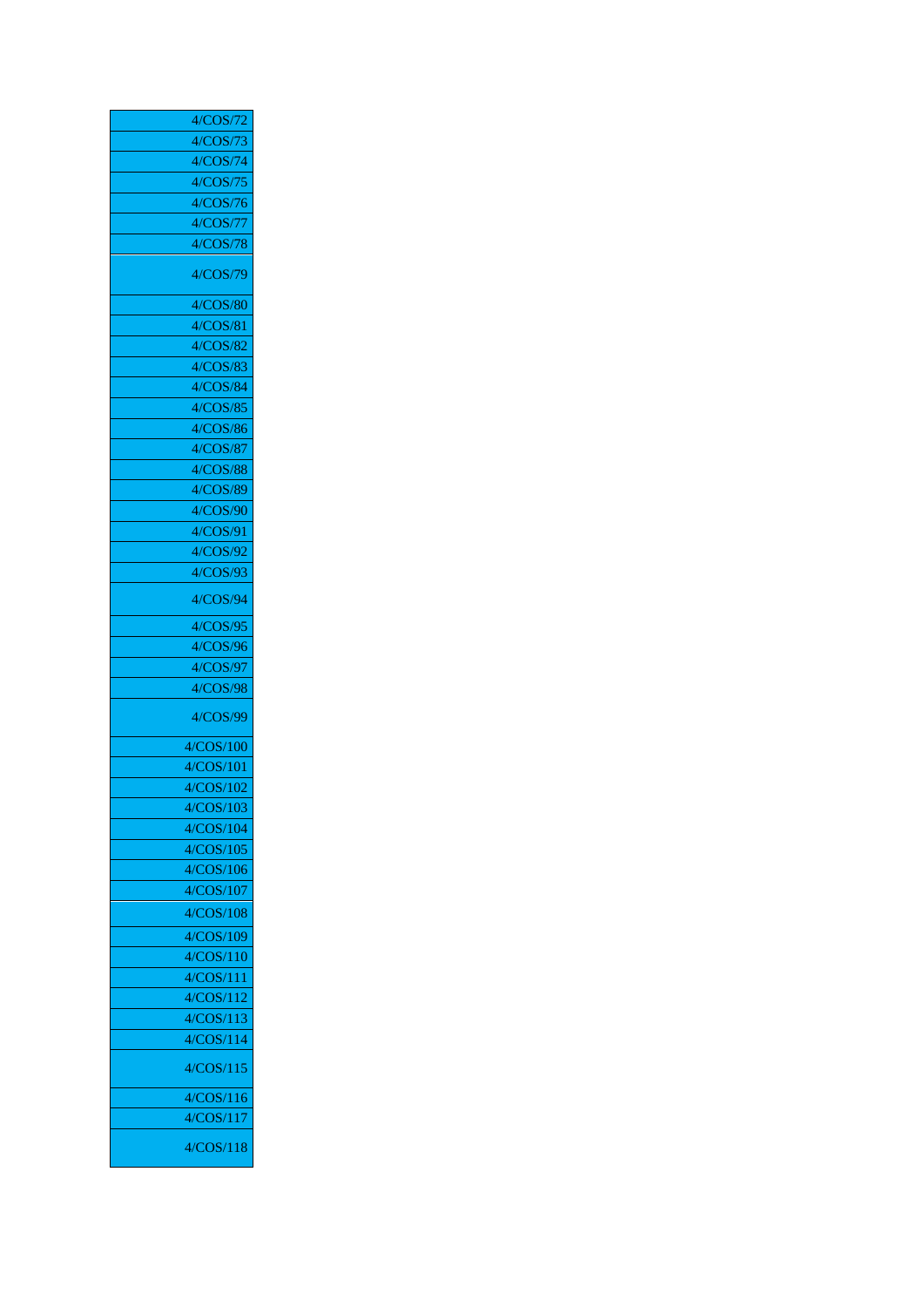| 4/COS/119 |
|-----------|
| 4/COS/120 |
| 4/COS/121 |
| 4/COS/122 |
| 4/COS/123 |
| 4/COS/124 |
| 4/COS/125 |
| 4/COS/126 |
| 4/COS/127 |
| 4/COS/128 |
| 4/COS/129 |
| 4/COS/130 |
| 4/COS/131 |
| 4/COS/132 |
| 4/COS/133 |
| 4/COS/134 |
| 4/COS/135 |
| 4/COS/136 |
| 4/COS/137 |
| 4/COS/138 |
| 4/COS/139 |
| 4/COS/140 |
| 4/COS/141 |
| 4/COS/142 |
| 4/COS/143 |
| 4/COS/144 |
| 4/COS/145 |
| 4/COS/146 |
| 4/COS/147 |
| 4/COS/148 |
| 4/COS/149 |
| 4/COS/150 |
| 4/COS/151 |
| 4/COS/152 |
| 4/COS/153 |
| 4/COS/154 |
| 4/COS/155 |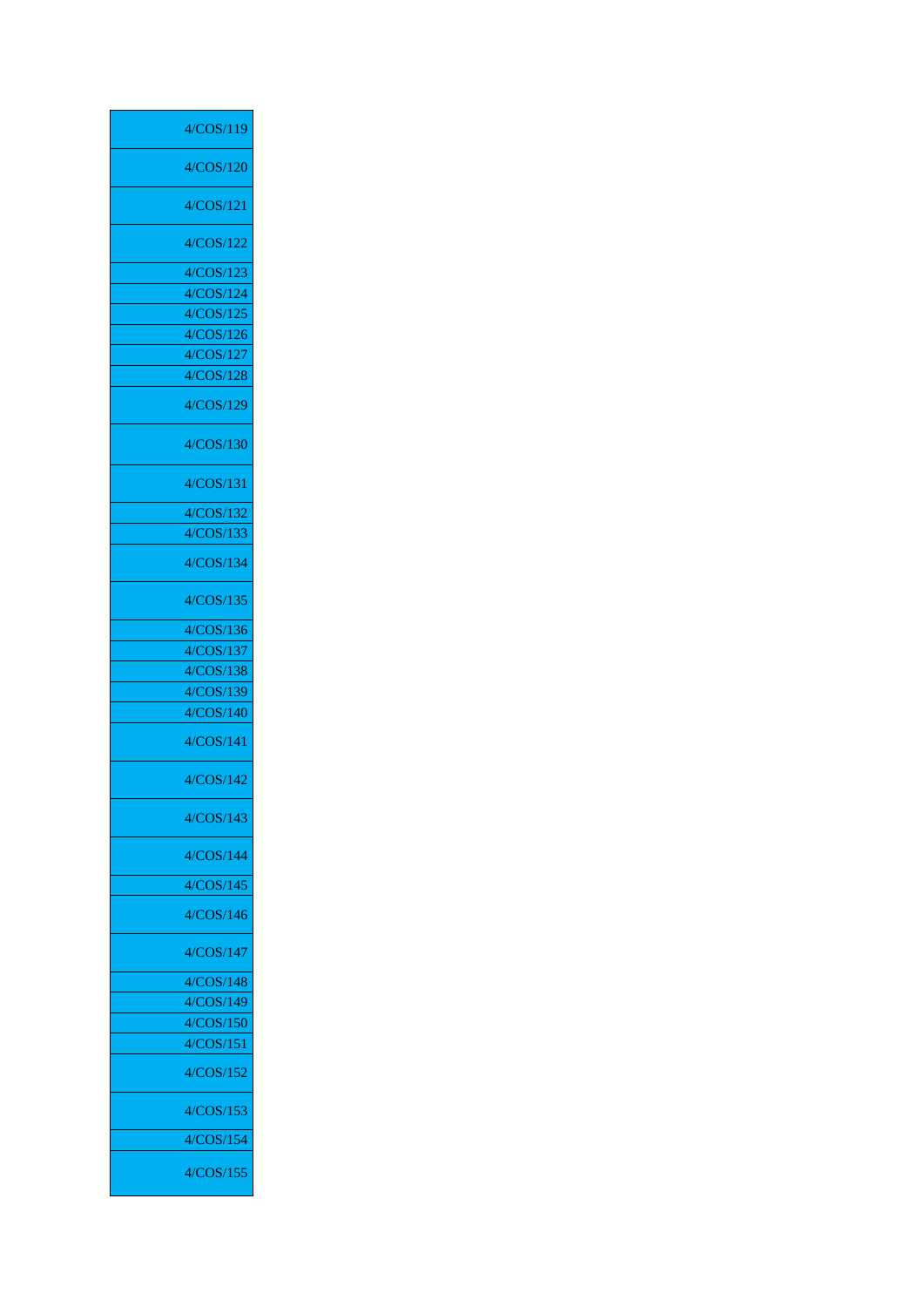| 4/COS/156              |
|------------------------|
| 4/COS/157              |
| 4/COS/158              |
|                        |
| 4/COS/159              |
| 4/COS/160              |
| 4/COS/161              |
| 4/COS/162              |
| 4/COS/163              |
| 4/COS/164              |
| 4/COS/165              |
| 4/COS/166              |
| 4/COS/167              |
|                        |
| 4/COS/168              |
| 4/COS/169              |
| 4/COS/170              |
| 4/COS/171              |
| 4/COS/172              |
| 4/COS/173              |
| 4/COS/174              |
| 4/COS/175              |
| 4/COS/176              |
| 4/COS/177              |
| 4/COS/178              |
| 4/COS/179              |
| 4/COS/180              |
| 4/COS/181              |
| 4/COS/182              |
| 4/COS/183              |
| 4/COS/184              |
| 4/COS/185              |
| 4/COS/186              |
| 4/COS/187              |
| 4/COS/188              |
| 4/COS/189              |
| 4/COS/190              |
| 4/COS/191              |
| 4/COS/192              |
| 4/COS/193              |
| 4/COS/194              |
| 4/COS/195              |
| 4/COS/196<br>4/COS/197 |
| 4/COS/198              |
|                        |